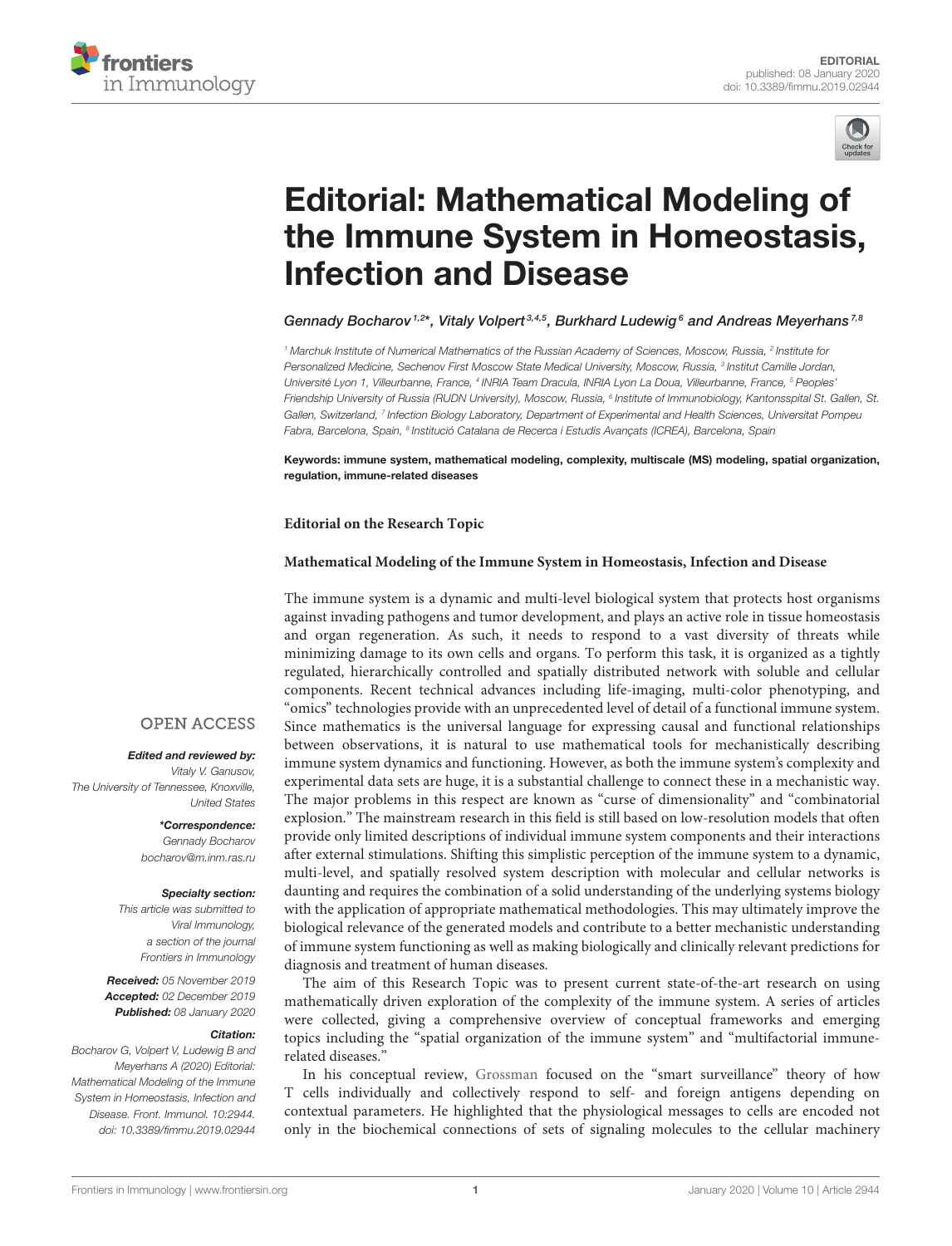but also in their magnitude, kinetics, and time and space contingencies. The "dynamic tuning hypothesis" is a central component of his theory and sets the ground for further theoretical and experimental exploration of immune tolerance, homeostasis, and diversity. Moreover, [Grossman](https://doi.org/10.3389/fimmu.2019.02522) used his conceptual postulates to discuss conflicting models of HIV pathogenesis. [Castiglione et al.](https://doi.org/10.3389/fimmu.2019.01513) addressed the underlying mechanism of cross-reactive immune responses and antigenic sin that may be beneficial, neutral, or detrimental for the host. They studied the relationship of clonal dominance with memory cell attrition with an agent-based model. They propose that attrition could serve as a curbing mechanism for the memoryanti-naive phenomenon.

Several studies describe novel modeling tools and their applications. [Lanzarotti et al.](https://doi.org/10.3389/fimmu.2019.02080) developed a model for the prediction of cognate T cell receptor (TCR) targets. It is based on the similarity to a database of TCRs with known targets and may have important implications for the rational design of T cellbased therapies. With their time-resolved experimental data of splenic transcriptomes from mice infected with the lymphocytic choriomeningitis virus (LCMV), [Pedragosa et al.](https://doi.org/10.3389/fimmu.2019.01002) addressed the problem of linking gene expression changes from whole tissue with immune cell dynamics. To this end, they combined weighted gene co-expression network analysis—with digital cell quantifier—providing a novel approach to bridge the genomic with the cellular level during antiviral immune responses. [Meier-Schellersheim et al.](https://doi.org/10.3389/fimmu.2019.02268) discuss how mechanistic rule-based modeling can be used to test immunological hypotheses through quantitative simulations. They considered as an example Gprotein-coupled receptor signaling that is utilized by cells to respond to a wide range of extracellular stimuli and explore the cross-talk of multiple cytokine pathways, thereby providing basis for deriving cell population behavior from single-cell models and bridging a current scale gap. Finally, [Enciso et al.](https://doi.org/10.3389/fimmu.2019.01927) demonstrated how discrete dynamic models can be transformed to continuous dynamic models using Fuzzy logic. This approach enables a better description of growth and differentiation of T lymphocytes in various microenvironments.

The consequences of an uneven partitioning of molecular contents on cell fate regulation were studied by [Girel et al.](https://doi.org/10.3389/fimmu.2019.00230) They introduced a multi-scale mathematical model of CD8 T cell responses in lymph nodes and showed that the degree of unevenness of molecular partitioning affects the outcome of the immune response and memory cell generation. [Huang et al.](https://doi.org/10.3389/fimmu.2019.01736) considered virus and interferon spread within an infected host as two competing processes and analyzed a well-mixed vs. a spatially segregated scenario. They defined the conditions under which the interferon response works most effectively and suppresses the infection.

A series of six publications considered the architecture and functioning of lymph nodes within an immune response. [Novkovic et al.](https://doi.org/10.3389/fimmu.2018.02428) reviewed available computational lymph node models with the focus on the structure and organization of stromal cells. The authors pointed out that hybrid- and multiscale models in combination with high-resolution imaging will be important to unravel the complex immune mechanisms that are initiated in lymph nodes. The study by [Moses et al.](https://doi.org/10.3389/fimmu.2019.01357) is focused on the definition of rules specifying the search strategies of T cells for antigen. They discovered striking similarities between the strategies ant colonies use to forage and the immune cells use to find pathogens. The strategies are based on a variety of search behaviors including directional movement using chemokine gradients, random motion using correlated random walk, and movement along physical networks. [Kalogiros et al.](https://doi.org/10.3389/fimmu.2019.01986) developed a mathematical framework to characterize spatiotemporal chemokine gradient formation. With their Bayesian parameter inference approach, they provided a building block for subsequent multi-scale modeling. [Azarov et al.](https://doi.org/10.3389/fimmu.2019.01289) developed an agent-based model to investigate the role of T cell-dendritic cell (DC) chemoattraction in T cell priming in the lymph node. They stressed that the balance of naive and activated antigen-specific T cells that are both chemotactically attracted to the neighborhood of DCs determine the overall amplitude of the specific T cell response. [Grebennikov et al.](https://doi.org/10.3389/fimmu.2019.01213) developed a physics-based model of T cell motility in lymph nodes. The cell dynamics is determined by a superposition of autonomous locomotion, intercellular interactions, and viscous dumping. The model was then used to predict the required CD8 T cell frequencies necessary to detect HIV-infected cells before they start releasing virus particles. [McDaniel and Ganusov](https://doi.org/10.3389/fimmu.2019.01492) studied lymphocyte recirculation in sheep. With a series of mathematical models, they estimated the distribution of residence times in ovine lymph nodes.

Finally, six publications addressed various aspects of multifactorial immune-related phenomena and diseases. Presbitero et al. [described the role of alkaline phosphatase \(AP\) during](https://doi.org/10.3389/fimmu.2018.02342) cardiac surgery. They developed a mathematical model of systemic inflammation and suggested that supplemented AP provides a patient benefit by inducing liver-type tissue non-specific AP production. [Coulibaly et al.](https://doi.org/10.3389/fimmu.2019.02401) formulated a mathematical model that describes the molecular mechanisms involved in the IL-15-induced signaling cascade of the hypoxiainducible factor 1α (HIF-1α) pathway in natural killer cells. In combination with experimental work, they identified mammalian target of rapamycin (mTOR), the nuclear factor-kB (NF-kB), and the signal transducer and activator of transcription 3 (STAT3) as central regulators of HIF-1α accumulation. [Benchaib et al.](https://doi.org/10.3389/fbioe.2019.00104) studied the interaction between cancer and immune cells in the lymph node. They delineated with mathematical models the conditions for the three possible outcomes, namely, tumor elimination, equilibrium, and tumor evasion. The study of [Blickensdorf et al.](https://doi.org/10.3389/fimmu.2019.00142) compared fungal infections with Aspergillus fumigatus in murine and human lungs. They analyzed the spatial infection dynamics with a hybrid agent-based model that accounts for the specific lung physiologies. Infections are more efficiently cleared in mice due to their smaller alveolar surface areas. [Peskov et al.](https://doi.org/10.3389/fimmu.2019.00924) reviewed the state of the art of quantitative systems models describing tumor and immune system interactions and discussed approaches for biomarker identification. Finally, [Nikolaev et al.](https://doi.org/10.3389/fimmu.2019.00004) studied fundamental interactions between a pathogen with a tumor. Their work is based on the recent finding that an acute influenza infection in the lung promotes melanoma growth in the dermis of mice. Using models of complex intracellular biochemical reaction networks, they analyzed virus-specific